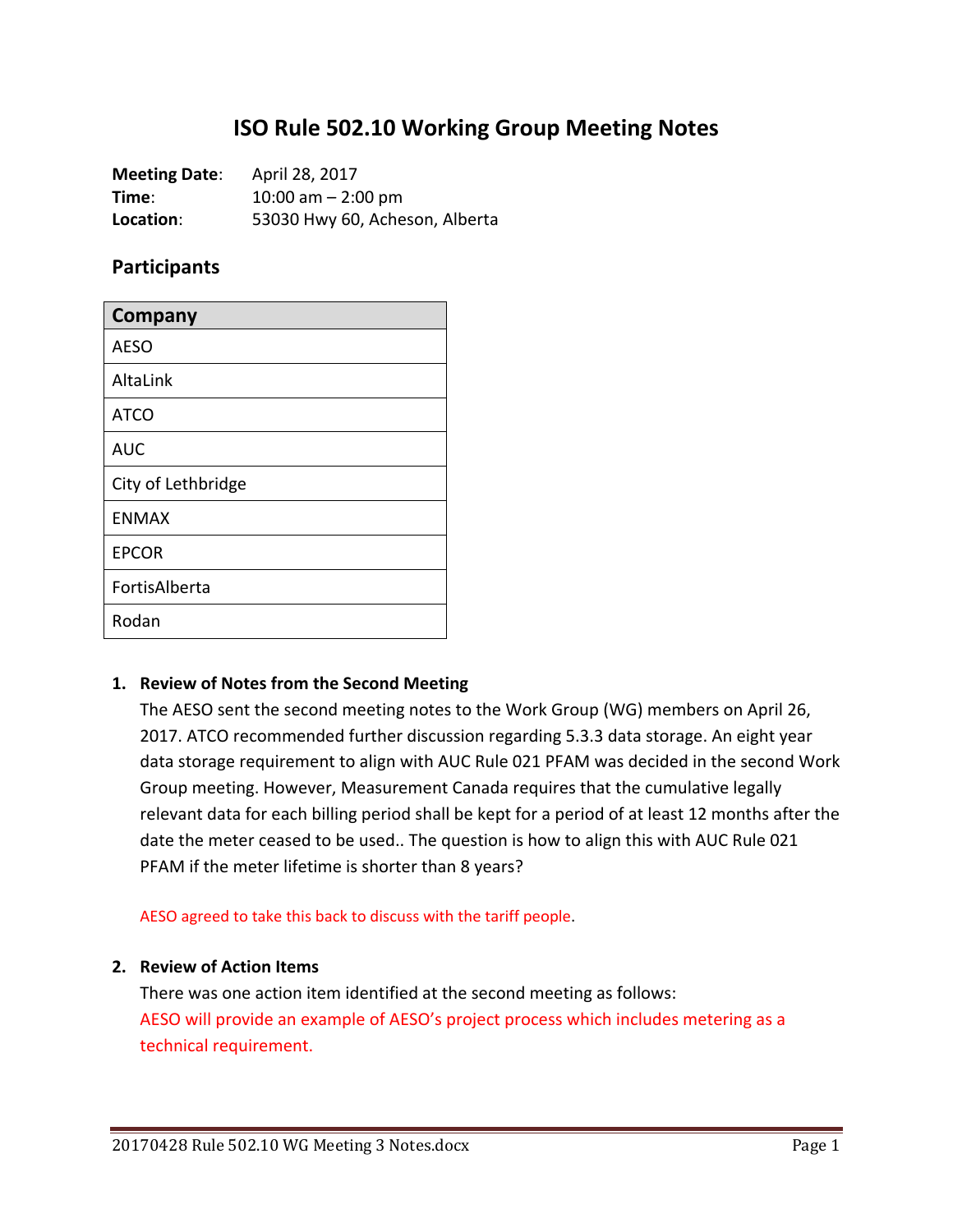The action item resulted from the removal of section 6.3 item (j) of the current AESO Measurement Standard. The work group requested the AESO to provide the current project energization process that includes the requirement for the creation of a metering point definition record.

The AESO provided the section from the current AESO internal project energization process that shows the requirement for the creation of a metering point definition record.

# **3. What should be included in 502.10? - continued**

# **6.0 Metering System Services**

• **Section 6.3.3 Meter**

All attendees agreed to:

- Consolidate items (a) and (b) requirements with the general requirement.
- Remove items (c) and (d) from the new ISO rule 502.10 because Measurement Canada and AUC Rule 021 cover these requirements.
- Remove items (e) and (f) from the new ISO rule 502.10.
- Revise item  $(g)$  and (h) by consolidating Appendix 1 into requirements in the new ISO rule 502.10;
	- o Remove Appendix 2 from the new ISO rule 502.10.
	- o Dispensated meters must comply with the MC dispensation Agreement.
	- $\circ$  The table in Appendix 1 will only keep 1 line value for all metering ranges. Grandfathering situations should be considered in the development of the new ISO rule 502.10.
- Remove items (i) and (j) from the new ISO rule 502.10.
- **Section 6.3.4 Recorder**

All attendees agreed to remove this section from the new ISO rule 502.10.

- **Section 6.3.5 Remote Communication Equipment** All attendees agreed to remove this section from the new ISO rule 502.10.
- **Section 6.4 Service Requirement**
- **Section 6.4.1 General**

All attendees agreed to remove this section from the new ISO rule 502.10.

- **Section 6.4.2 Security & Access**  All attendees agreed to remove this section from the new ISO rule 502.10.
- **Section 6.4.3 Testing**

All attendees agreed to:

• Remove item (a) from the new ISO rule 502.10.